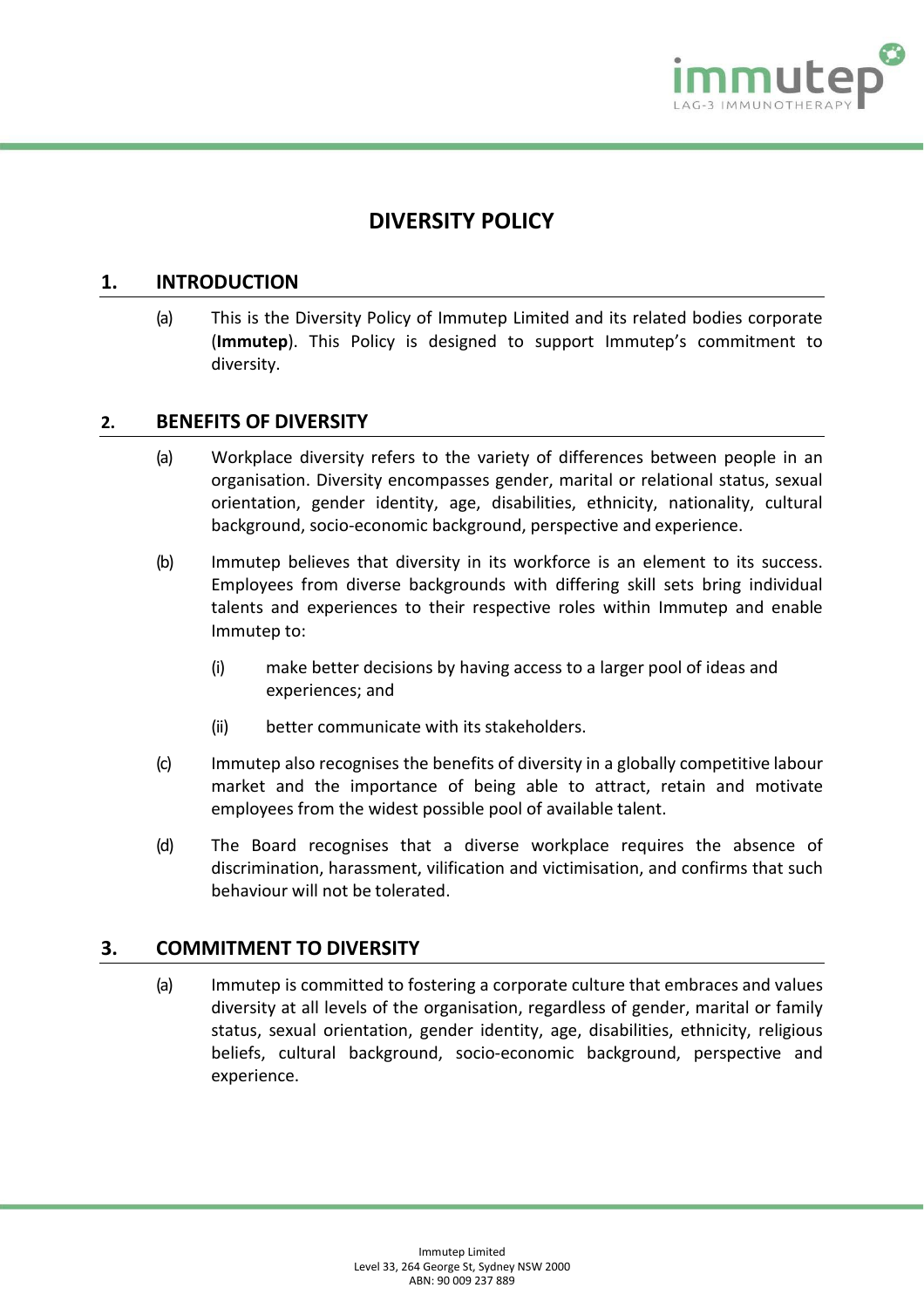

- (b) In order to have an inclusive workplace, discrimination, harassment, vilification and victimisation cannot and will not be tolerated by Immutep.
- (c) Immutep is committed to:
	- (i) ensuring that recruitment and selection practices at all levels (from the Board downwards) are appropriately structured so that a diverse range of candidates are considered; and
	- (ii) guarding against any conscious or unconscious biases that might unfairly discriminate against certain candidates on the basis of factorsthat are not relevant to the role.
- (d) Immutep recognises that all employees may have domestic responsibilities and supports employees' adopting flexible work practices that will assist them to meet those responsibilities.

#### **4. BOARD SELECTION**

- (a) Immutep's Board Charter provides that the Board should comprise directors with an appropriate range of skills, experience, expertise and diversity.
- (b) The Board or the Remuneration Committee is responsible for regularlyreviewing the composition of the Board as a whole, and the contribution of current and potential directors to the mix of skills and experience available to Immutep.

#### **5. OBJECTIVES FOR ACHIEVING DIVERSITY**

Immutep has the following objectives in relation to gender diversity which are reviewed by the Board of Directors annually:

- Objective 1: female representation on the Board;
- Objective 2: female representation within senior management; and
- Objective 3: at least 50% of female employees across its workforce.

This seeks to ensure adequate female representation across all of the Company's business activities, subject to suitable candidates being available.

#### **6. REPORTING OF MEASURABLE OBJECTIVES**

Immutep is committed to workplace gender diversity and will report against measurable objectives on an annual basis at Board, Management and workforce level. The Company discloses annually in the Corporate Governance Statement the percentage of women at these levels within the organisation.